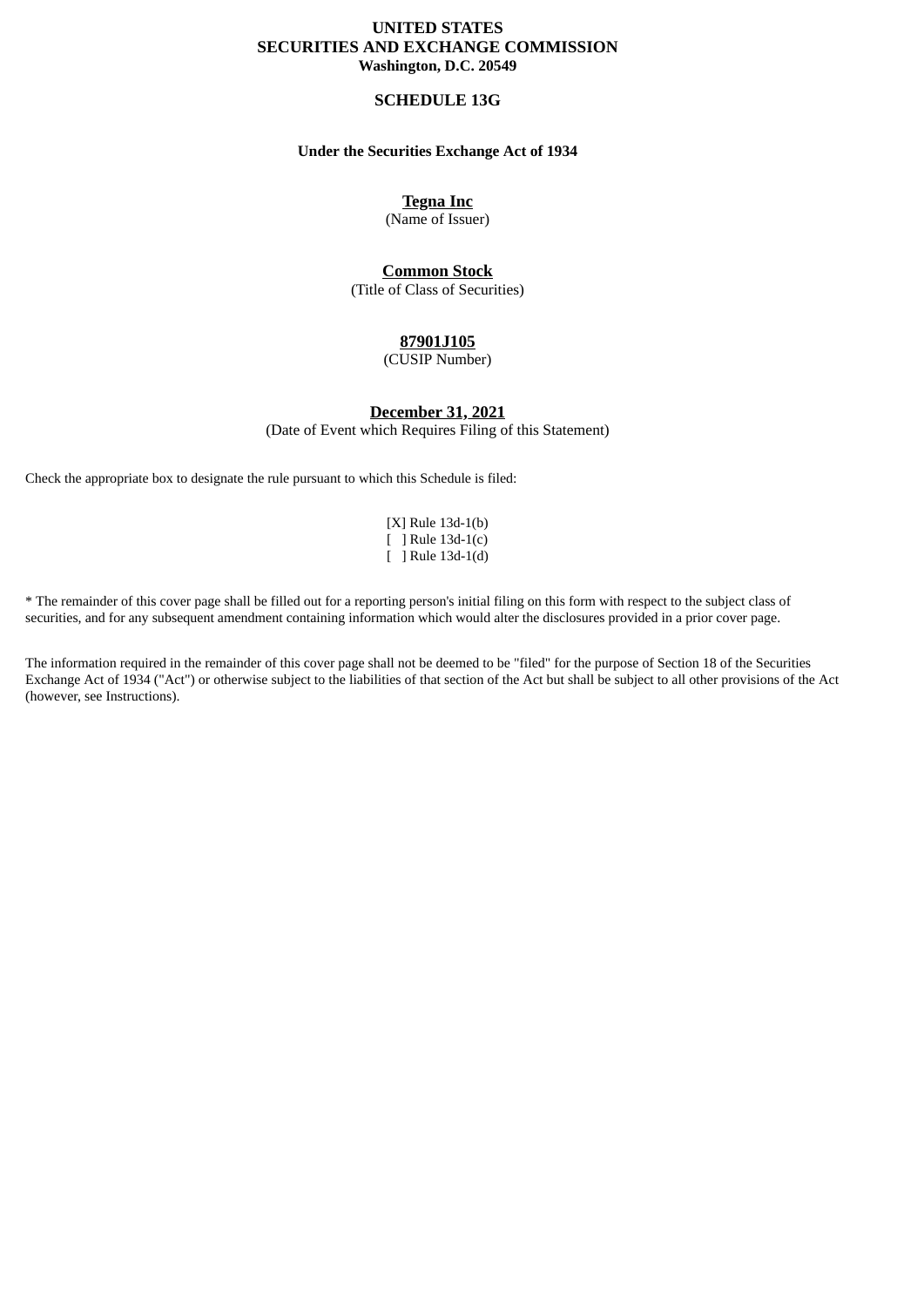# **CUSIP No.: 87901J105**

| $\mathbf{1}$                                                                                                                  | <b>NAME OF REPORTING PERSON</b><br><b>Boston Partners</b>                                                       |   |                                                 |
|-------------------------------------------------------------------------------------------------------------------------------|-----------------------------------------------------------------------------------------------------------------|---|-------------------------------------------------|
|                                                                                                                               | I.R.S. IDENTIFICATION NO. OF ABOVE PERSON (ENTITIES ONLY)<br>98-0202744                                         |   |                                                 |
| $\overline{2}$                                                                                                                | <b>CHECK THE APPROPRIATE BOX IF A MEMBER OF A GROUP</b><br>$(a)$ $\begin{bmatrix} 1 \end{bmatrix}$<br>$(b)$ [ ] |   |                                                 |
| 3                                                                                                                             | <b>SEC USE ONLY</b>                                                                                             |   |                                                 |
| 4                                                                                                                             | <b>CITIZENSHIP OR PLACE OF ORGANIZATION</b><br>Delaware                                                         |   |                                                 |
| <b>NUMBER OF</b><br><b>SHARES</b><br><b>BENEFICIALLY</b><br><b>OWNED BY</b><br><b>EACH</b><br><b>REPORTING</b><br>PERSON WITH |                                                                                                                 | 5 | <b>SOLE VOTING POWER</b><br>10,346,514          |
|                                                                                                                               |                                                                                                                 | 6 | <b>SHARED VOTING POWER</b><br>22,153            |
|                                                                                                                               |                                                                                                                 | 7 | <b>SOLE DISPOSITIVE POWER</b><br>11,420,907     |
|                                                                                                                               |                                                                                                                 | 8 | <b>SHARED DISPOSITIVE POWER</b><br>$\mathbf{0}$ |
| 9                                                                                                                             | <b>AGGREGATE AMOUNT BENEFICIALLY OWNED BY EACH REPORTING PERSON</b><br>11,420,907                               |   |                                                 |
| 10                                                                                                                            | CHECK BOX IF THE AGGREGATE AMOUNT IN ROW (9) EXCLUDES CERTAIN SHARES<br>$\begin{bmatrix} \end{bmatrix}$         |   |                                                 |
| 11                                                                                                                            | PERCENT OF CLASS REPRESENTED BY AMOUNT IN ROW (9)<br>5.16%                                                      |   |                                                 |
| 12                                                                                                                            | <b>TYPE OF REPORTING PERSON</b><br><b>IA</b>                                                                    |   |                                                 |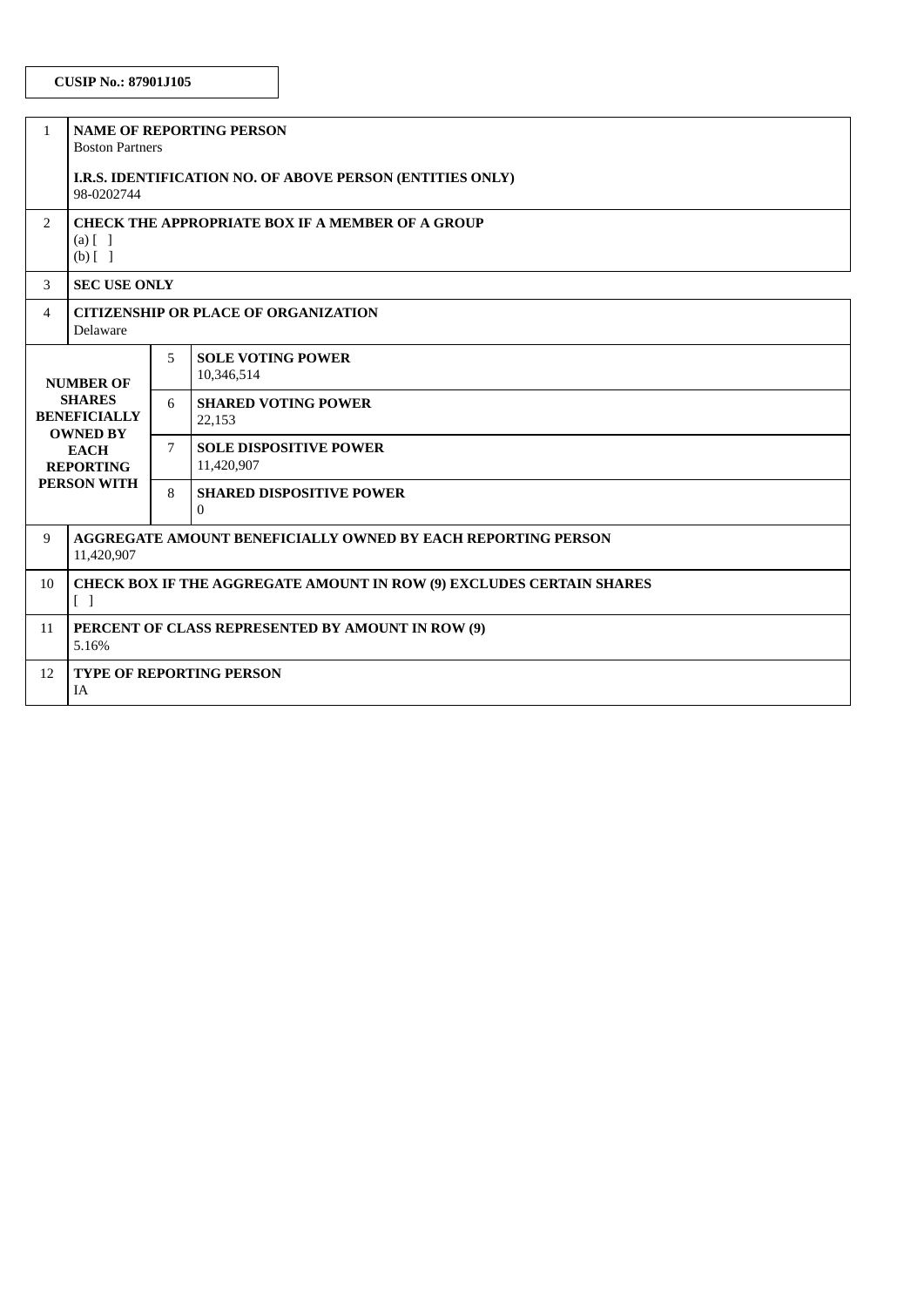#### **ITEM 1(a). NAME OF ISSUER:**

Tegna Inc

#### **ITEM 1(b). ADDRESS OF ISSUER'S PRINCIPAL EXECUTIVE OFFICES:**

8350 BROAD STREET SUITE 2000 TYSONS VA 22102-515

#### **ITEM 2(a). NAME OF PERSON FILING:**

Boston Partners

#### **ITEM 2(b). ADDRESS OF PRINCIPAL BUSINESS OFFICE OR, IF NONE, RESIDENCE:**

One Beacon Street 30th FL Boston, MA 02108

## **ITEM 2(c). CITIZENSHIP:**

Delaware

### **ITEM 2(d). TITLE OF CLASS OF SECURITIES:**

Common Stock

# **ITEM 2(e). CUSIP NUMBER:**

87901J105

## ITEM 3. IF THIS STATEMENT IS FILED PURSUANT TO SECTION 240.13d-1(b), or 13d-2(b) or (c) CHECK WHETHER THE **PERSON FILING IS A:**

- (a) [ ] Broker or dealer registered under Section 15 of the Act (15 U.S.C. 78c);
- (b)  $\Box$  Bank as defined in Section 3(a)(6) of the Act (15 U.S.C. 78c);
- (c)  $\begin{bmatrix} \end{bmatrix}$  Insurance company as defined in Section 3(a)(19) of the Act (15 U.S.C. 78c);
- (d) [ ] Investment company registered under Section 8 of the Investment Company Act of 1940 (15 U.S.C 80a-8);
- (e)  $[X]$  An investment adviser in accordance with 240.13d-1(b)(1)(ii)(E);
- (f)  $\left[ \right]$  An employee benefit plan or endowment fund in accordance with 240.13d-1(b)(1)(ii)(F);
- (g) [ ] A parent holding company or control person in accordance with 240.13d-1(b)(1)(ii)(G);
- (h) [ ] A savings associations as defined in Section 3(b) of the Federal Deposit Insurance Act (12 U.S.C. 1813);
- (i)  $\left[ \right]$  A church plan that is excluded from the definition of an investment company under Section 3(c)(14) of the Investment Company Act of 1940 (15 U.S.C. 80a-3);
- (j)  $[$  A non-U.S. institution in accordance with 240.13d-1(b)(1)(ii)(J);
- (k) [ ] Group, in accordance with 240.13d-1(b)(1)(ii)(K). If filing as a non-U.S. institution in accordance with 240.13d1(b)(1)(ii)(J), please specify the type of institution:

### **ITEM 4. OWNERSHIP**

**(a) Amount beneficially owned:**

11,420,907

**(b) Percent of class:**

5.16%

### **(c) Number of shares as to which the person has:**

(i) sole power to vote or to direct the vote:

Boston Partners : 10,346,514

(ii) shared power to vote or to direct the vote:

Boston Partners : 22,153

(iii) sole power to dispose or direct the disposition of: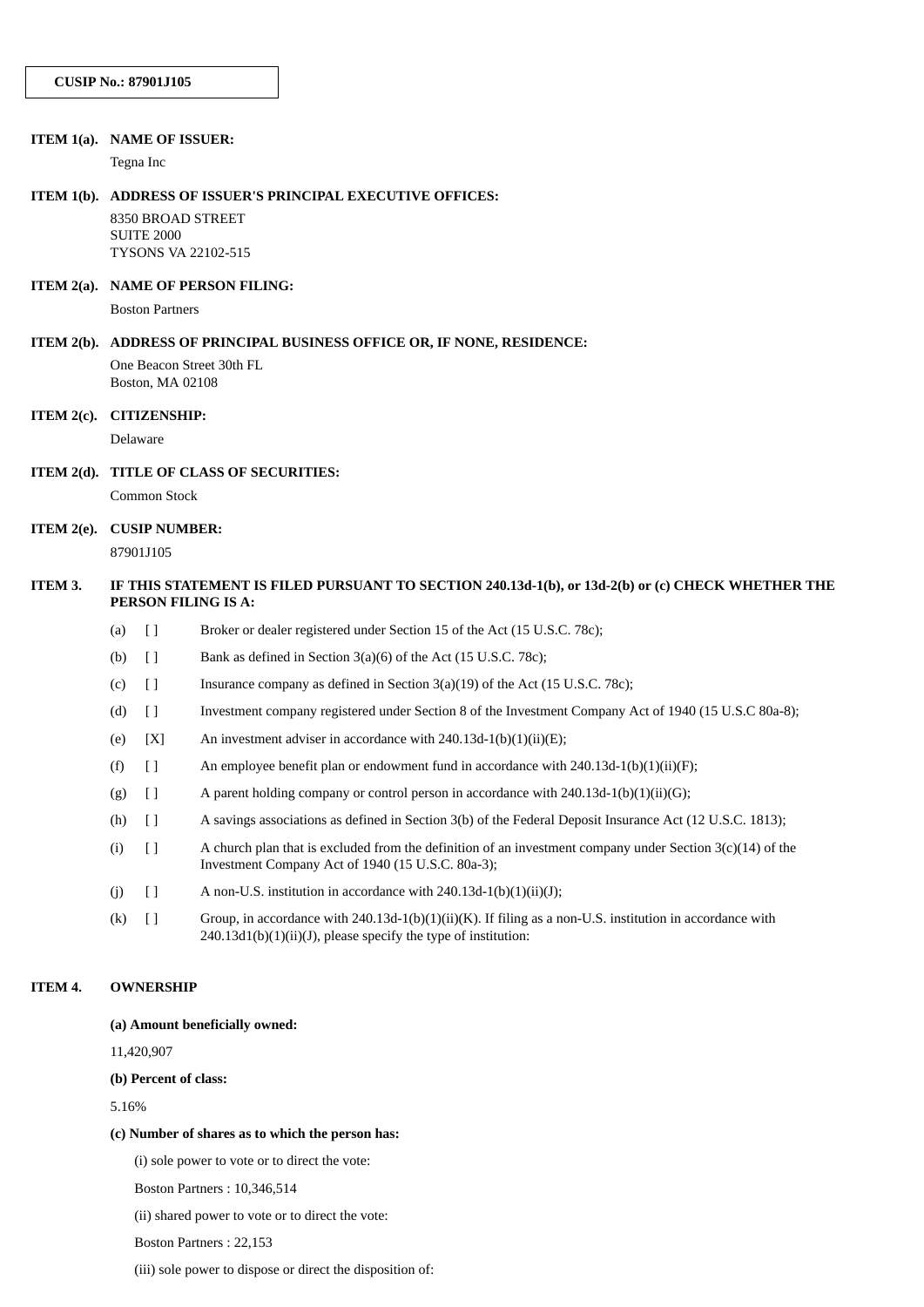Boston Partners : 11,420,907

(iv) shared power to dispose or to direct the disposition of:

Boston Partners : 0

### **ITEM 5. OWNERSHIP OF FIVE PERCENT OR LESS OF A CLASS:**

If this statement is being filed to report the fact that as of the date hereof the reporting person has ceased to be the beneficial owner of more than five percent of the class of securities, check the following [ ].

### **ITEM 6. OWNERSHIP OF MORE THAN FIVE PERCENT ON BEHALF OF ANOTHER PERSON:**

This Schedule is being filed with respect to 11,420,907 shares of Tegna, Inc (the Common Stock) held by Boston Partners on 12/31/2021 for the discretionary account of certain clients. By reason of rule 13d-3 under the act Boston Partners may be deemed to be a beneficial owner of such Common Stock. To the knowledge of Boston Partners no person has the right to receive or the power to direct the receipt of dividends from or the proceeds from the sale of such Common Stock which represents more than 5% of the outstanding shares of the Common Stock referred to in item 4(b) hereof.

## **ITEM 7. IDENTIFICATION AND CLASSIFICATION OF THE SUBSIDIARY WHICH ACQUIRED THE SECURITY BEING REPORTED ON BY THE PARENT HOLDING COMPANY:**

Not applicable

### **ITEM 8. IDENTIFICATION AND CLASSIFICATION OF MEMBERS OF THE GROUP:**

Not applicable

### **ITEM 9. NOTICE OF DISSOLUTION OF GROUP:**

Not applicable

### **ITEM 10. CERTIFICATION:**

By signing below I certify that, to the best of my knowledge and belief, the securities referred to above were acquired and are held in the ordinary course of business and were not acquired and are not held for the purpose of or with the effect of changing or influencing the control of the issuer of the securities and were not acquired and are not held in connection with or as a participant in any transaction having that purpose or effect.